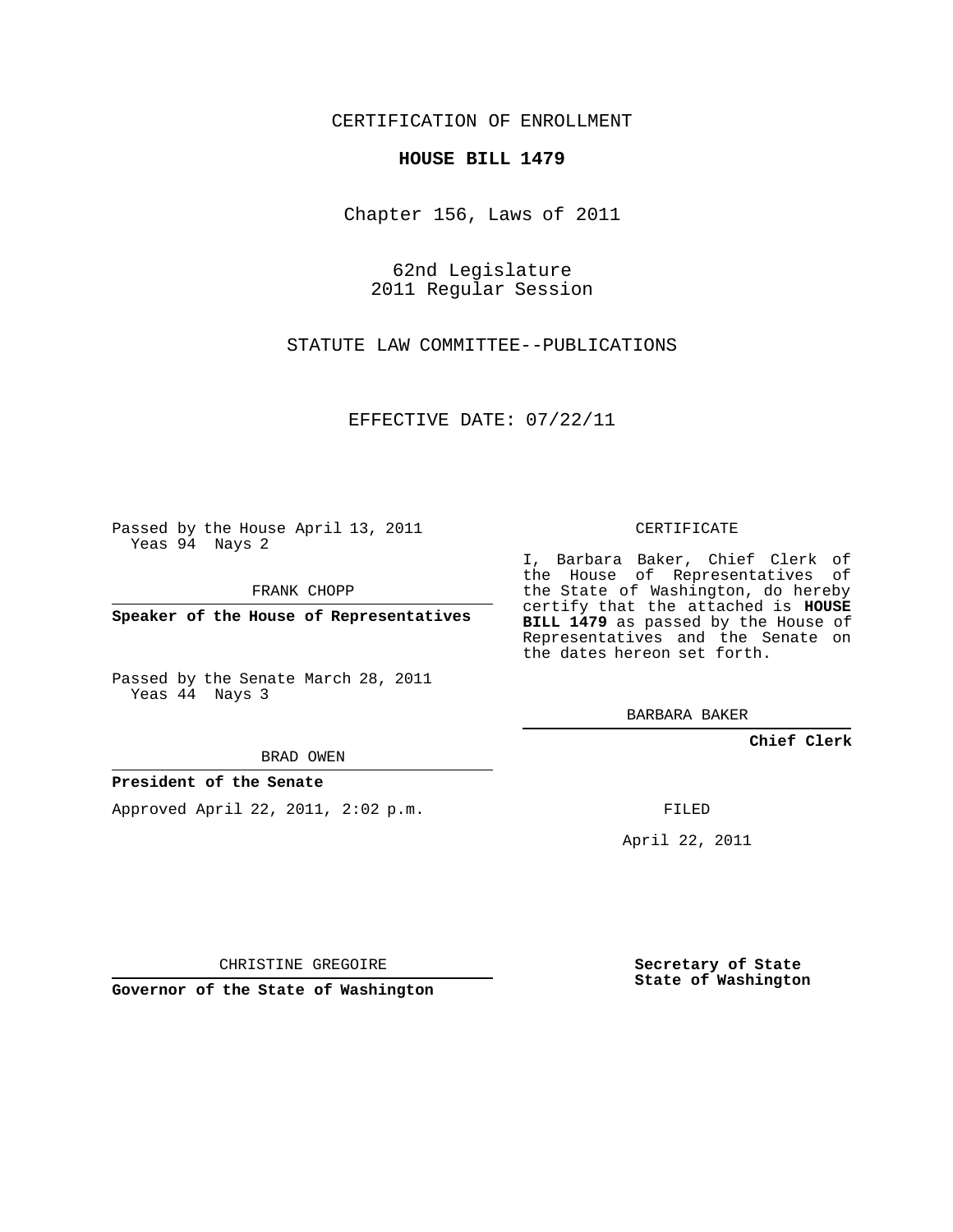## **HOUSE BILL 1479** \_\_\_\_\_\_\_\_\_\_\_\_\_\_\_\_\_\_\_\_\_\_\_\_\_\_\_\_\_\_\_\_\_\_\_\_\_\_\_\_\_\_\_\_\_

\_\_\_\_\_\_\_\_\_\_\_\_\_\_\_\_\_\_\_\_\_\_\_\_\_\_\_\_\_\_\_\_\_\_\_\_\_\_\_\_\_\_\_\_\_

## AS AMENDED BY THE SENATE

Passed Legislature - 2011 Regular Session

**State of Washington 62nd Legislature 2011 Regular Session**

**By** Representatives Goodman and Rodne; by request of Statute Law Committee

Read first time 01/24/11. Referred to Committee on Judiciary.

1 AN ACT Relating to the publications of the statute law committee; amending RCW 1.08.070, 34.05.210, 40.04.031, and 44.20.050; adding a new section to chapter 1.08 RCW; and creating a new section.

BE IT ENACTED BY THE LEGISLATURE OF THE STATE OF WASHINGTON:

 NEW SECTION. **Sec. 1.** The purpose of this act is to promote widespread access to legal and public information materials produced by the statute law committee in both digital and print formats while responding to a changing marketplace where sale of paper copies no longer supports the printing of copies intended for free distribution.

 The legislature finds that web-based access to these materials has become the most popular and efficient method of access by the public, state agencies and local governments, and the legal community and that permanent public access to these web-based materials shall be maintained and preserved. The statute law committee shall also make it a priority to provide reasonably priced print alternatives to the public, state agencies and local governments, and libraries.

 The legislature intends that the statute law committee have additional discretion to distribute its publications using the most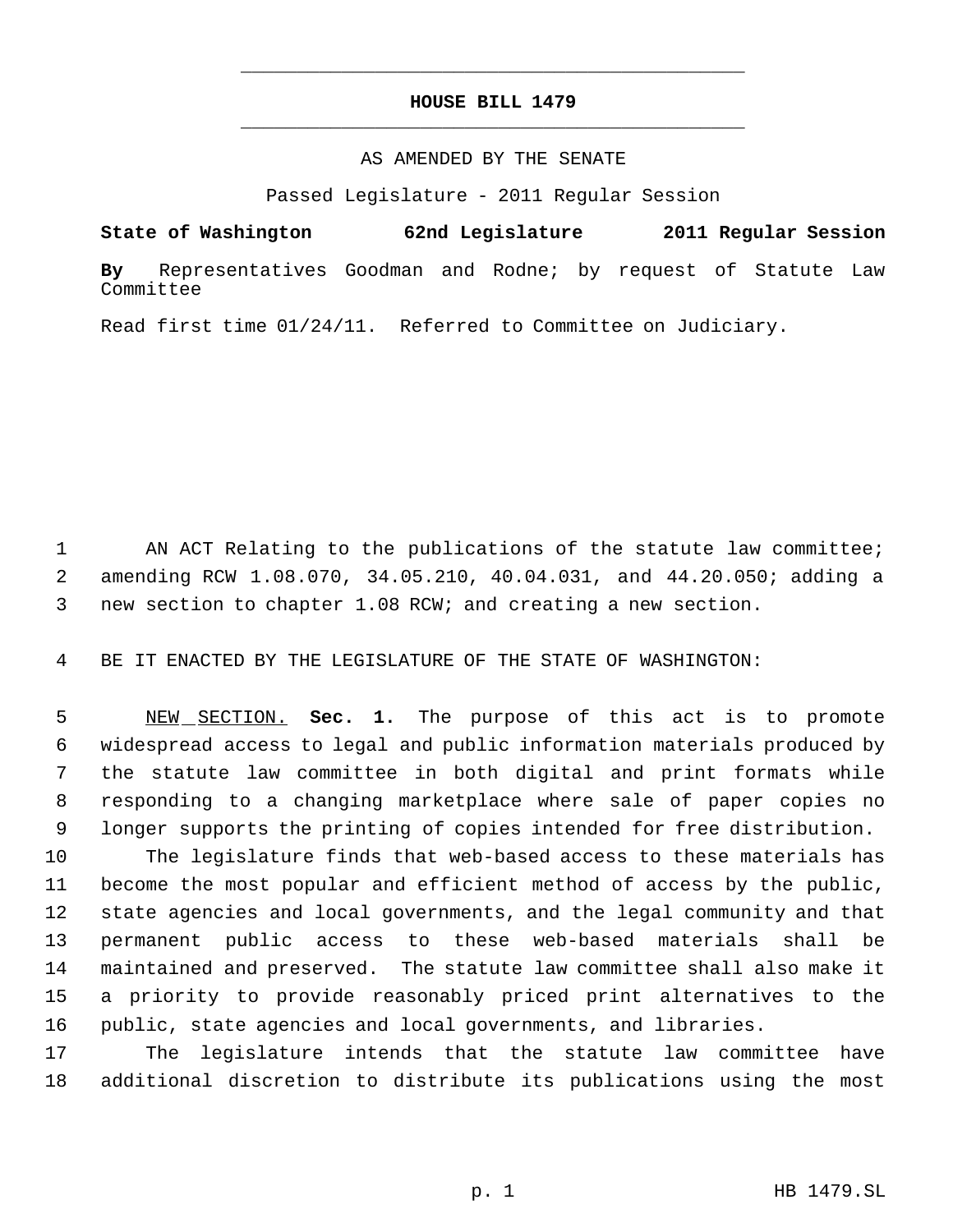efficient methods and technologies available and to use less expensive formats for the delivery of free copies to state and local agencies when appropriate.

 **Sec. 2.** RCW 1.08.070 and 1955 c 235 s 9 are each amended to read as follows:

6 Each member of the legislature( $($ , who has not received a set of the Revised Code of Washington under the provisions of section 9, chapter 155, Laws of 1951, or section 16, chapter 257, Laws of 1953, or this 9 section, shall be entitled to)) may receive one set of the Revised Code 10 of Washington on digital media without charge. All persons receiving 11 codes under ((the provisions of)) this section ((or the sections above 12 referred to shall be entitled to)) may receive supplements to the code on digital media free of charge, during their term of office as a 14 member or officer of the legislature((: PROVIDED, That legislative 15 appropriation has been made for the purpose of supplying such codes and 16 supplements)).

 NEW SECTION. **Sec. 3.** A new section is added to chapter 1.08 RCW to read as follows:

 Current digital copies of the Revised Code of Washington, the Washington Administrative Code, the Washington State Register, and the session laws of the Washington state legislature shall be maintained and made freely available for permanent public access on the code reviser or legislative web site. All historical digital copies added to the web site shall be made freely available for permanent public access.

 The statute law committee shall provide digital authentication for any publication in a digital format that is declared official, if in the discretion of the committee such authentication does not interfere with public access.

 **Sec. 4.** RCW 34.05.210 and 2007 c 456 s 3 are each amended to read as follows:

 (1)(a) The code reviser shall cause the Washington Administrative Code to be compiled, indexed by subject, and published. All current, permanently effective rules of each agency shall be published in the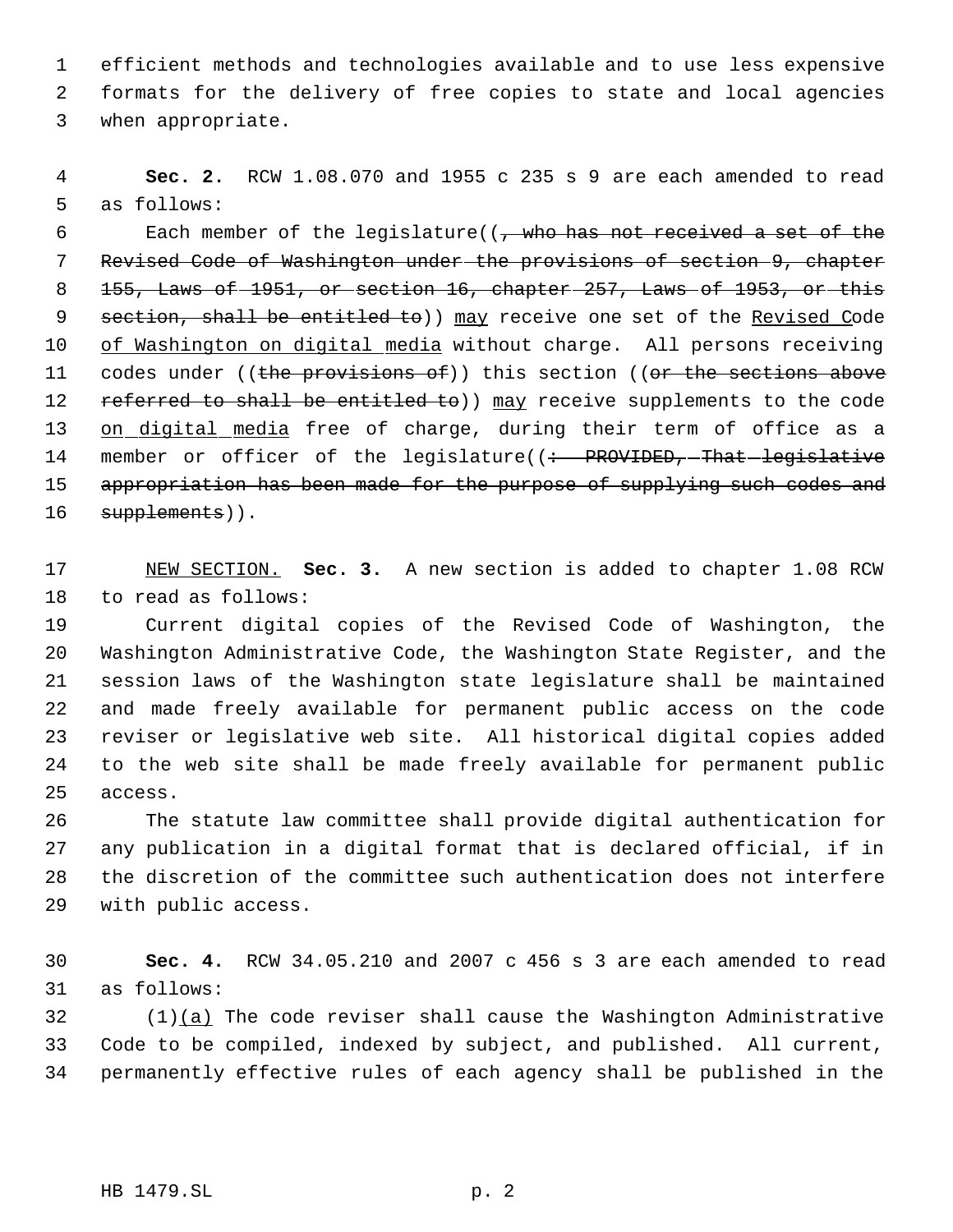Washington Administrative Code. Compilations shall be supplemented or revised as often as necessary and at least annually in a form compatible with the main compilation.

 (b) The statute law committee, in its discretion, may publish the official copy of the Washington Administrative Code in a digital format on the code reviser or legislative web site.

 (c) The code reviser shall provide a paper copy of the entire Washington Administrative Code or any section or sections of the code upon request. The code reviser may charge a minimal fee sufficient to cover costs of printing and mailing the paper copy.

11 (d) The code reviser shall provide a limited number of free paper 12 copies of the Washington Administrative Code to libraries or 13 institutions on request for access and archival purposes.

 (2) Subject to the provisions of this chapter, the code reviser shall prescribe a uniform numbering system, form, and style for all proposed and adopted rules.

 (3) The code reviser shall publish a register setting forth the text of all rules filed during the appropriate register publication period.

 (4) The code reviser may omit from the register or the compilation, rules that would be unduly cumbersome, expensive, or otherwise inexpedient to publish, if such rules are made available in printed or processed form on application to the adopting agency, and if the register or compilation contains a notice stating the general subject matter of the rules so omitted and stating how copies thereof may be obtained.

 (5) The code reviser may edit and revise rules for publication, codification, and compilation, without changing the meaning of any such rule.

 (6) When a rule, in whole or in part, is declared invalid and unconstitutional by a court of final appeal, the adopting agency shall give notice to that effect in the register. With the consent of the attorney general, the code reviser may remove obsolete rules or parts of rules from the Washington Administrative Code when:

 (a) The rules are declared unconstitutional by a court of final appeal; or

 (b) The adopting agency ceases to exist and the rules are not transferred by statute to a successor agency.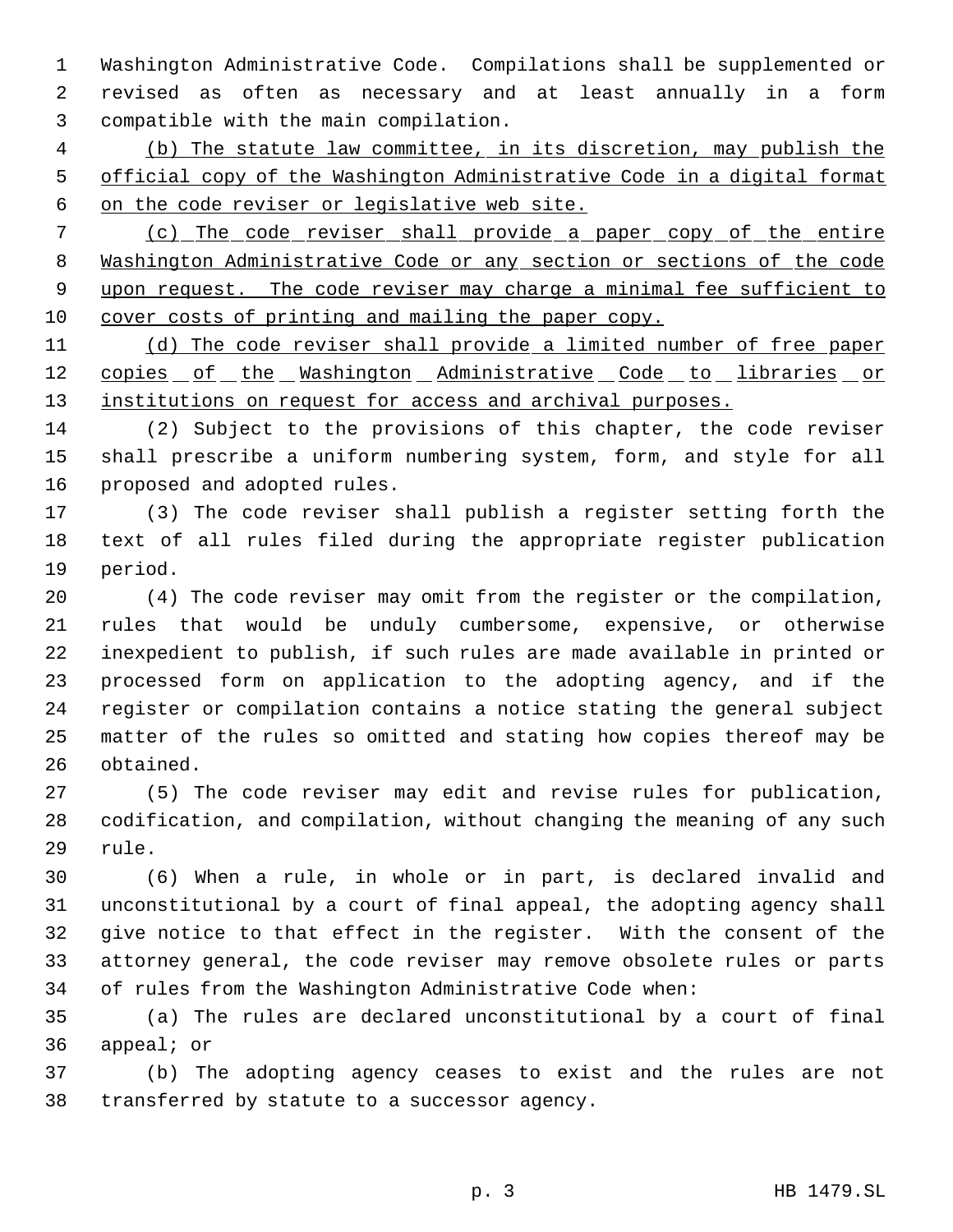1 (7) Compilations and registers shall be made available for 2 purchase, in ((written-form-to-(a)-state-elected-officials-whose 3 offices are created by Article II or III of the state Constitution or 4 by RCW 48.02.010, upon request, (b) the secretary of the senate and the 5 chief clerk of the house for committee use, as required, but not to 6  $exceed-the-number-of-standing-commities-in-each-body,  $- (c)-county$$  7 boards of law library trustees and to the Olympia press corps library, 8 and (d) other persons)) print or tangible, digital format, at a price 9 fixed by the code reviser.

 (8) The board of law library trustees of each county shall keep and maintain a complete and current set of registers and compilations when required for use and inspection as provided in chapter 27.24 RCW. If 13 the register or compilation is published ((exclusively by electronic 14 means)) in digital format on the code reviser or legislative web site, 15 providing on-site access to the ((electronie)) digital version of the register shall satisfy the requirements of this subsection for access to the register.

18 (9) ((Registers shall be made available in written form to the same 19 parties and under the same terms as those listed in subsection (7) of 20  $\theta$  this - section, - unless - the - register - is - published - exclusively - by 21 electronic means on the code reviser web site.

 $(22 + (10))$  Judicial notice shall be taken of rules filed and published 23 as provided in RCW 34.05.380 and this section.

24 **Sec. 5.** RCW 40.04.031 and 2007 c 456 s 1 are each amended to read 25 as follows:

26 The statute law committee, after each legislative session, shall 27 distribute, sell, or exchange session laws as required under this 28 section.

29 (1) ((One set shall be given to the following: The United States 30 supreme court library; each state adult correctional institution; each 31 state mental institution; the state historical society; the state bar 32 association; - the - Olympia - press - corps - library; - the - University - of 33 Washington library; the library of each of the regional universities; 34 The Evergreen State College library; the Washington State University 35 library; each county law library; and the municipal reference branch of 36 the Seattle public library.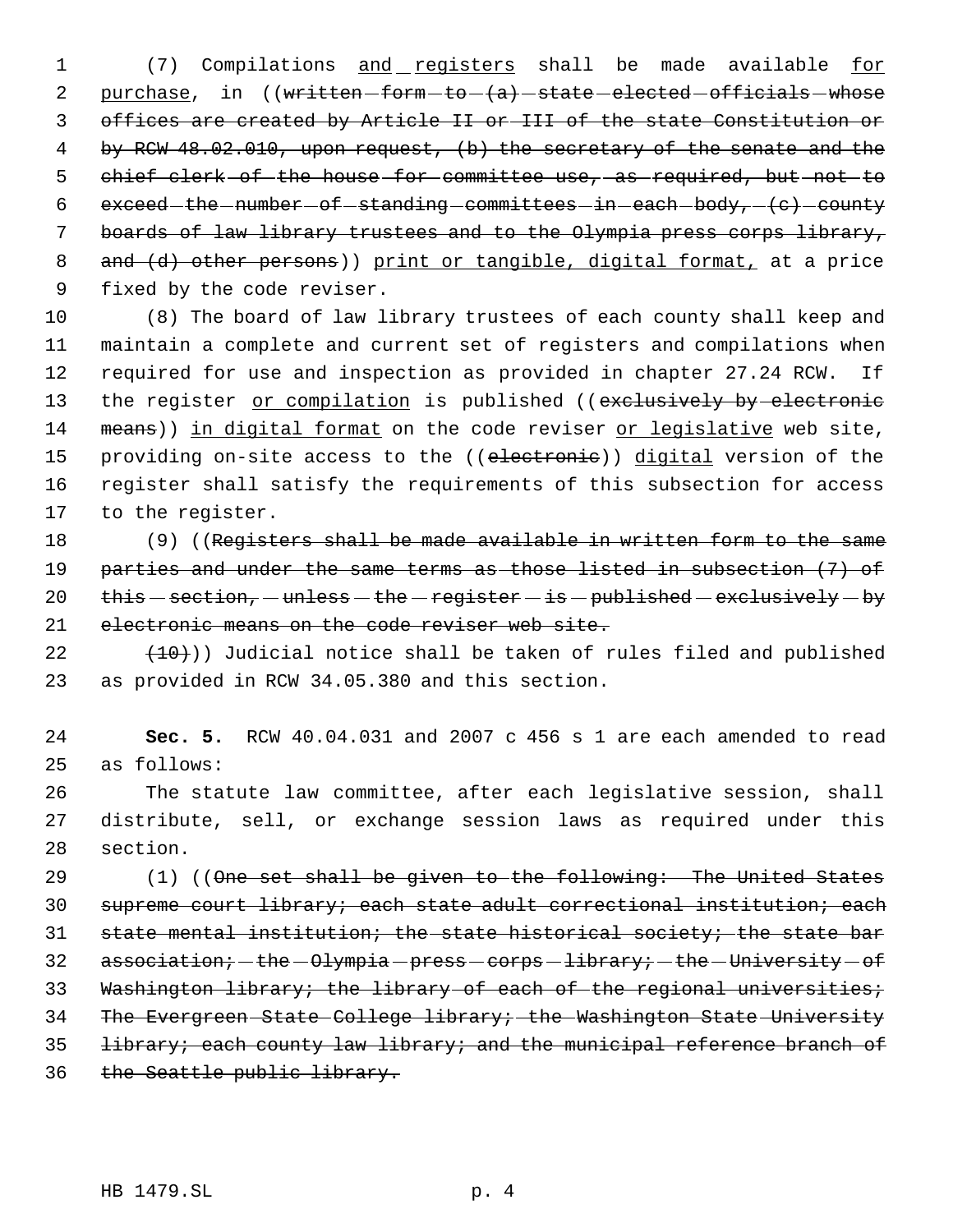1 (2) One set shall be given to the following upon their request: 2 Each member of the legislature; each state agency and its divisions; 3 each state commission, committee, board, and council; each community 4 college; - each - assistant - attorney - general; - each - member - of - the - United 5 States senate and house of representatives from this state; each state 6 official whose office is created by the Constitution; each prosecuting 7 attorney; and each public library in cities of the first class.

8 (3) Two sets shall be given to the following: The administrator 9 for-the-courts; the library of congress; the law libraries of any 10 accredited law schools established in this state; and the governor.

11  $(4)$  Two sets shall be given to the following upon their request: 12 Each United States district court in the state; and each office and 13 branch office of the United States district attorneys in this state.

14 (5) Three sets shall be given to the library of the circuit court 15 of appeals of the ninth circuit, upon its request.

16 (6) The following may request, and receive at no charge, as many 17 sets as are needed for their official business: The senate and house 18 of  $-$  representatives;  $-$  each  $-$  county  $-$  auditor,  $-$  who  $-$  shall  $-$  receive  $-$  and 19 distribute sets for use by his or her county's officials; the office of 20 the code reviser; the secretary of the senate; the chief clerk of the 21 house of representatives; the supreme court; each court of appeals in 22 the state; the superior courts; the state library; and the state law 23 <del>library.</del>

 $(7)$ )) The statute law committee, in its discretion, may provide for provision of free copies in digital or print format of the session laws to selected federal, state, and local agencies. Special consideration 27 shall be given to correctional institutions where internet access is 28 not allowed and to public libraries and other public agencies where internet access is limited or not available.

30 (2) Surplus ((copies)) paper sets of the session laws shall be sold 31 and delivered by the statute law committee, in which case the price of 32 the ((bound volumes)) paper sets shall be sufficient to cover costs.

33 All money received from ((the)) sale of the session laws ((sets)) 34 shall be paid into the statute law committee publications account.

 $((+8))$   $(3)$  The statute law committee may exchange session law sets for similar laws or legal materials of other states, territories, and governments, and make such other distribution of the sets as in its judgment seems proper.